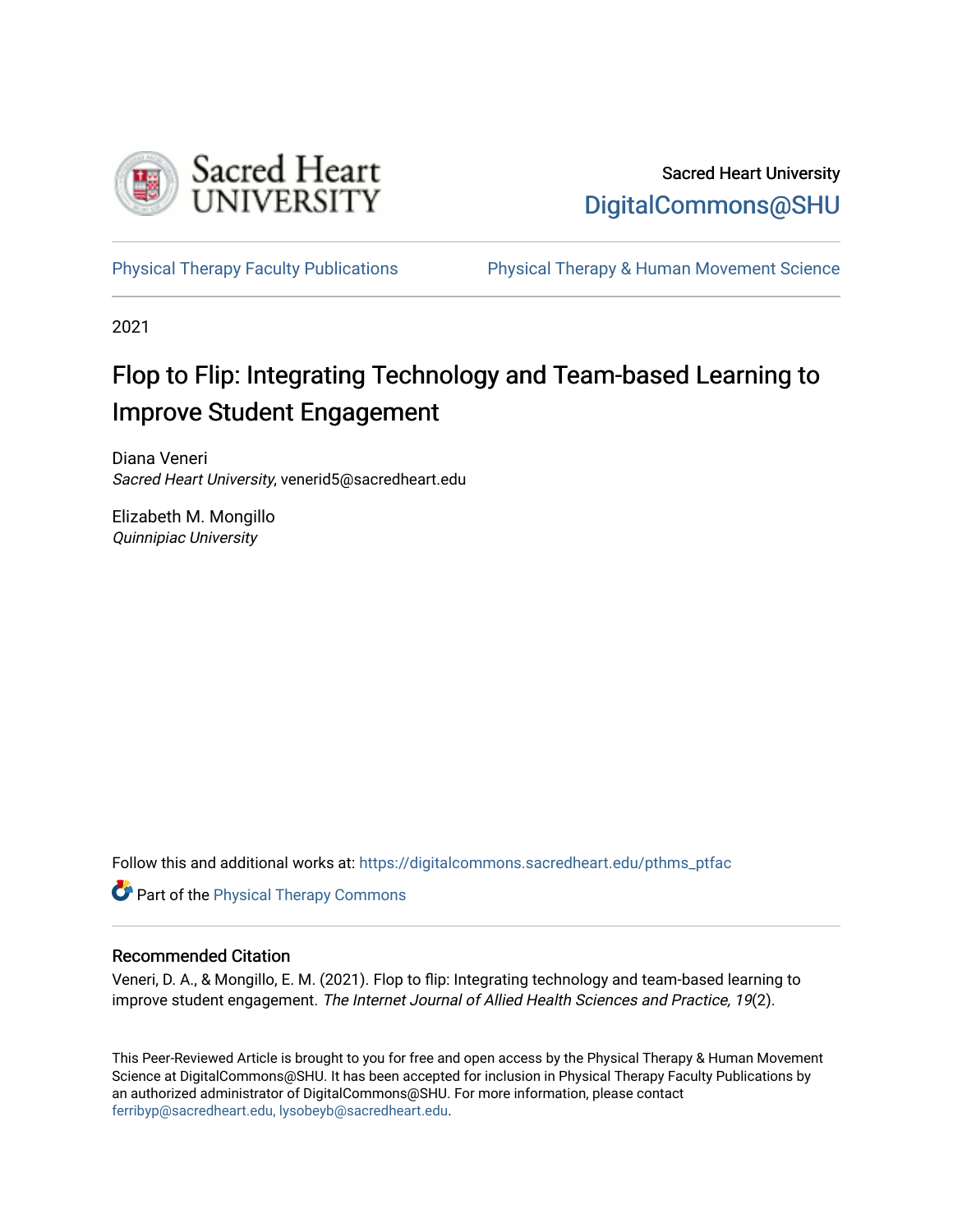

# [Internet Journal of Allied Health Sciences](https://nsuworks.nova.edu/ijahsp)  [and Practice](https://nsuworks.nova.edu/ijahsp)

[Volume 19](https://nsuworks.nova.edu/ijahsp/vol19) [Number 2](https://nsuworks.nova.edu/ijahsp/vol19/iss2) Article 10

2021

# Flop to Flip: Integrating Technology and Team-Based Learning to Improve Student Engagement

Diana A. Veneri Sacred Heart University, venerid5@sacredheart.edu

Elizabeth M. Mongillo Quinnipiac University, Elizabeth.Mongillo@quinnipiac.edu

Follow this and additional works at: [https://nsuworks.nova.edu/ijahsp](https://nsuworks.nova.edu/ijahsp?utm_source=nsuworks.nova.edu%2Fijahsp%2Fvol19%2Fiss2%2F10&utm_medium=PDF&utm_campaign=PDFCoverPages) 

**C** Part of the [Adult and Continuing Education Commons,](http://network.bepress.com/hgg/discipline/1375?utm_source=nsuworks.nova.edu%2Fijahsp%2Fvol19%2Fiss2%2F10&utm_medium=PDF&utm_campaign=PDFCoverPages) [Educational Technology Commons](http://network.bepress.com/hgg/discipline/1415?utm_source=nsuworks.nova.edu%2Fijahsp%2Fvol19%2Fiss2%2F10&utm_medium=PDF&utm_campaign=PDFCoverPages), Health and [Physical Education Commons,](http://network.bepress.com/hgg/discipline/1327?utm_source=nsuworks.nova.edu%2Fijahsp%2Fvol19%2Fiss2%2F10&utm_medium=PDF&utm_campaign=PDFCoverPages) [Medicine and Health Sciences Commons](http://network.bepress.com/hgg/discipline/648?utm_source=nsuworks.nova.edu%2Fijahsp%2Fvol19%2Fiss2%2F10&utm_medium=PDF&utm_campaign=PDFCoverPages), and the [Scholarship of Teaching](http://network.bepress.com/hgg/discipline/1328?utm_source=nsuworks.nova.edu%2Fijahsp%2Fvol19%2Fiss2%2F10&utm_medium=PDF&utm_campaign=PDFCoverPages) [and Learning Commons](http://network.bepress.com/hgg/discipline/1328?utm_source=nsuworks.nova.edu%2Fijahsp%2Fvol19%2Fiss2%2F10&utm_medium=PDF&utm_campaign=PDFCoverPages)

# Recommended Citation

Veneri DA, Mongillo EM. Flop to Flip: Integrating Technology and Team-Based Learning to Improve Student Engagement. The Internet Journal of Allied Health Sciences and Practice. 2021 Jan 01;19(2), Article 10.

This Concept Piece is brought to you for free and open access by the College of Health Care Sciences at NSUWorks. It has been accepted for inclusion in Internet Journal of Allied Health Sciences and Practice by an authorized editor of NSUWorks. For more information, please contact [nsuworks@nova.edu.](mailto:nsuworks@nova.edu)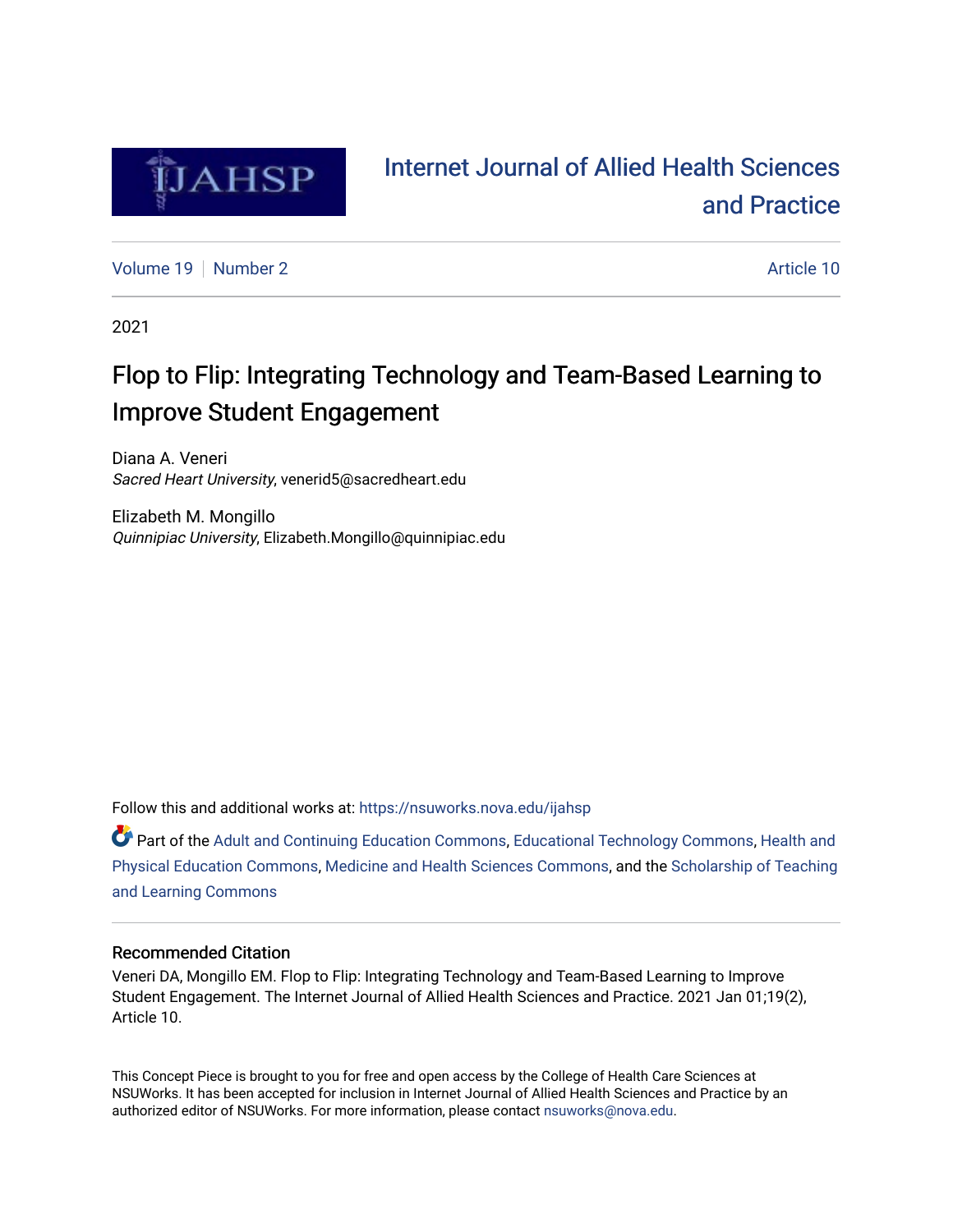# Flop to Flip: Integrating Technology and Team-Based Learning to Improve Student Engagement

# Abstract

Purpose: The first attempt to develop and instruct a new course in evidence-based practice in a physical therapy curriculum proved problematic. The purpose of this paper is to describe the method of revising this traditionally taught course using a combination of flipping the classroom, team-based learning, and technology. Methods: Working with an Instructional Design Specialist, a weekly online preparatory module was created for each content topic using a variety of multimedia learning provisions including micro learning videos (PowerPoint with voiceover), transcript of the PowerPoint, a list of vocabulary words, reading, Quizlet, Flipgrids and Concept Checks. Each week's module was introduced with a listing of objectives, goals, time to complete tasks and a description of the in-class activities. Class began with a weekly 10-question vocabulary quiz to hold students accountable for their preparation. A short summary lecture followed. Students were then given an in-class assignment to complete either in pairs or small groups. Discussion of the assignment completed the session. Most of the assignments were submitted electronically prior to discussion for grading purposes. Several also utilized a team-based learning format. Pairs of students complete an assignment; students then convene with their group and discuss and complete the same assignment. This process facilitates a more active learning environment. Result: Students were consistently prepared for class as evidenced by their quiz performance. Informal assessment of the online preparatory modules was performed using a "One-Minute Paper" assessment. Students reported that the PowerPoint with voiceover, Quizlet, Concept Checks, and the weekly list of vocabulary terms were most helpful, whereas Flipgrids and reading were not helpful. In-class activities were interactive and facilitated deeper conversations about the content. Conclusion and Recommendations: The outcomes provided reflect student perception solely, which may have been biased by the instructor's presence in the course. Formal assessment of changes was not possible using student performance as a measure because the course had dramatically changed from year one to year two. A more formal, scientific assessment is recommended to determine if and how course changes affected student performance.

# Author Bio(s)

Diana Veneri, EdD, PT, RYT is an Associate Professor in the Department of Physical Therapy and Human Movement Sciences at Sacred Heart University.

Elizabeth Mongillo has a MA in Instructional Design and is an Associate Director of Finance at Quinnipiac University.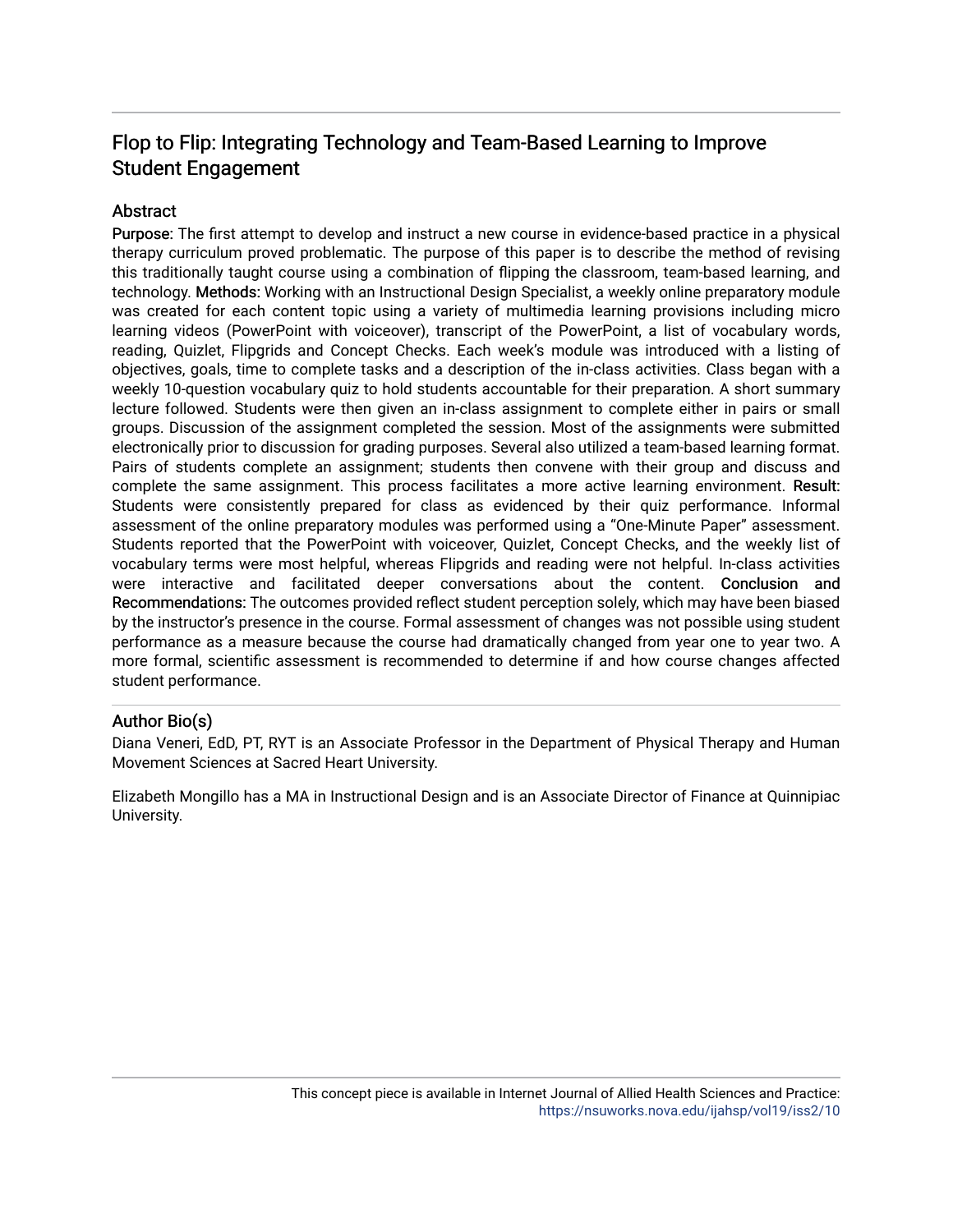

# The Internet Journal of Allied Health Sciences and Practice *Dedicated to allied health professional practice and education* **Vol. 19 No. 2 ISSN 1540-580X**

# Flop to Flip: Integrating Technology and Team-Based Learning to Improve Student Engagement

Diana A. Veneri<sup>1</sup> Elizabeth MN. Mongillo<sup>2</sup>

- 1. Sacred Heart University
- 2. Quinnipiac University

United States

# **ABSTRACT**

**Purpose:** The first attempt to develop and instruct a new course in evidence-based practice in a physical therapy curriculum proved problematic. The purpose of this paper is to describe the method of revising this traditionally taught course using a combination of flipping the classroom, team-based learning, and technology. **Methods:** Working with an Instructional Design Specialist, a weekly online preparatory module was created for each content topic using a variety of multimedia learning provisions including micro learning videos (PowerPoint with voiceover), transcript of the PowerPoint, a list of vocabulary words, reading, Quizlet, Flipgrids and Concept Checks. Each week's module was introduced with a listing of objectives, goals, time to complete tasks and a description of the in-class activities. Class began with a weekly 10-question vocabulary quiz to hold students accountable for their preparation. A short summary lecture followed. Students were then given an in-class assignment to complete either in pairs or small groups. Discussion of the assignment completed the session. Most of the assignments were submitted electronically prior to discussion for grading purposes. Several also utilized a team-based learning format. Pairs of students complete an assignment; students then convene with their group and discuss and complete the same assignment. This process facilitates a more active learning environment. **Result:** Students were consistently prepared for class as evidenced by their quiz performance. Informal assessment of the online preparatory modules was performed using a "One-Minute Paper" assessment. Students reported that the PowerPoint with voiceover, Quizlet, Concept Checks, and the weekly list of vocabulary terms were most helpful, whereas Flipgrids and reading were not helpful. In-class activities were interactive and facilitated deeper conversations about the content. **Conclusion and Recommendations:** The outcomes provided reflect student perception solely, which may have been biased by the instructor's presence in the course. Formal assessment of changes was not possible using student performance as a measure because the course had dramatically changed from year one to year two. A more formal, scientific assessment is recommended to determine if and how course changes affected student performance.

**Keywords:** evidence-based practice, problem-based learning, team-based learning, adult learning, technology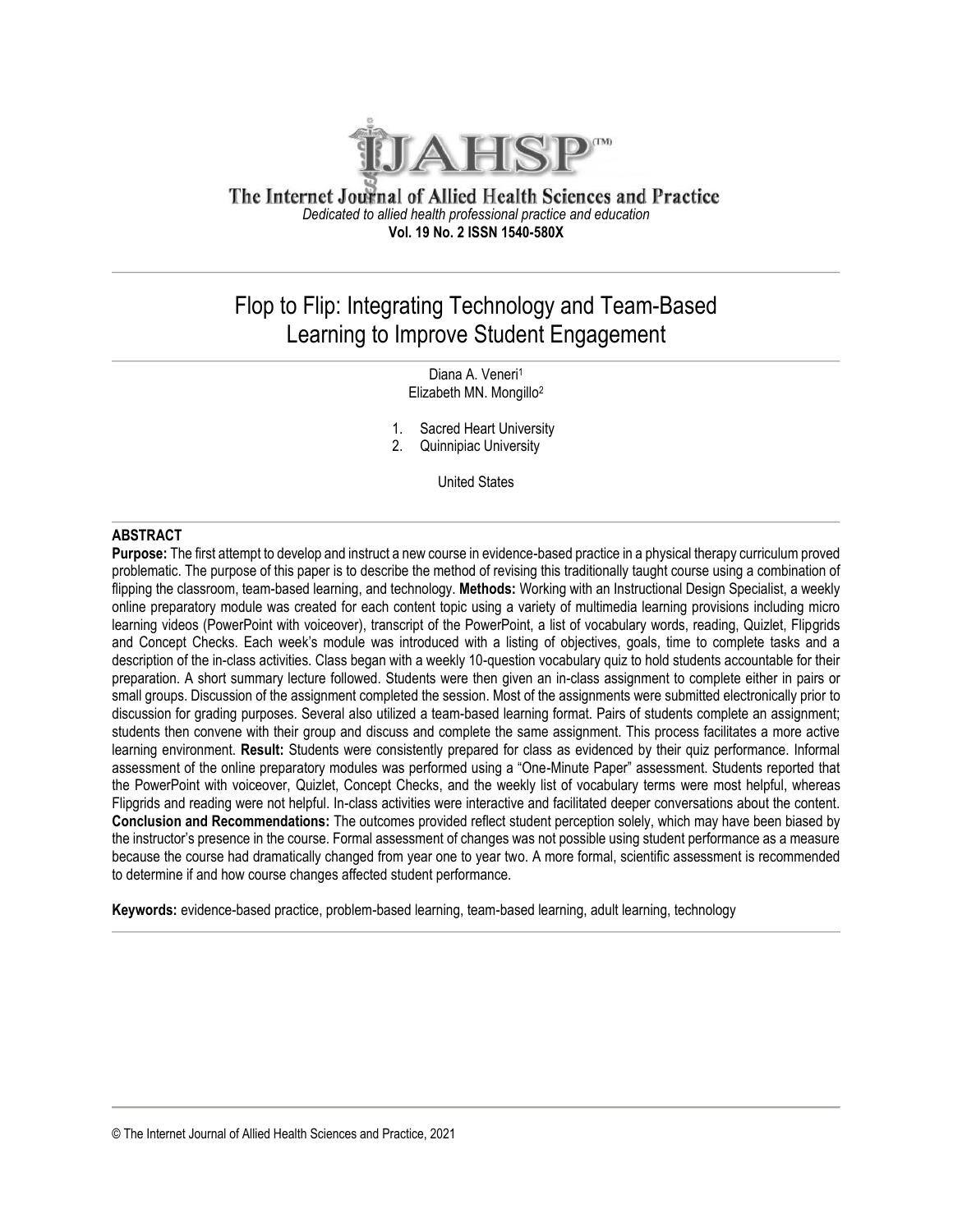# **PURPOSE**

This project took place at a small, private university in New England with 9200 annual students, 3000 of whom are graduate level. A typical cohort in the Doctor of Physical Therapy (PT) Program is comprised of 70 graduate students. The didactic curriculum is completed across five semesters in 24 months followed by the majority of the clinical education curriculum. According to the Commission on Accreditation in Physical Therapy Education's *Aggregate Program Data: 2016-2017 Physical Therapy Education Program Fact Sheets*, the majority of programs (75% of 200) are classified as hybrids, a combination of two or more models. Models are traditional (10.2%), systems-based (8.5%), modified problem-based (3.5%), guide-based (0.4%), case-based (0%), problem-based (1.7%) and lifespan (0.04%). <sup>1</sup> The curriculum of this project's PT Program is a hybrid, a combination of a modified problem-based learning and a case-based model. Barrow and Tamblyn (1980) define problem-based learning (PBL) as "the learning that results from the process of working toward the understanding or resolution of a problem." 2(p.13) The problem presented in PBL is not simply one requiring the application of previous content-knowledge; rather the problem demands that students acquire new knowledge to address the problem through reasoning and learning skills. There are essentially four commonly used models of problem-based learning: completely integrated, transitional, modified, and single course.<sup>3,4</sup> By definition, a modified PBL curriculum uses case-based tutorials from the first semester of study to integrate content across concurrent basic science, clinical science, and professional development courses.<sup>5</sup> The problem-based learning model has successfully been utilized in PT curriculi.<sup>6.8</sup> The purpose of this project is to describe the process used to revise a traditionally-taught course to a hybrid curriculum to meet the needs of adult learners and enhance overall student engagement.

# **BACKGROUND**

# **The Modified PBL Curricular Design**

Each semester is organized chronologically by primary content topic: orthopedics of the extremities, neurology, cardiopulmonary/medically complex, orthopedic of the spine and business. The three foundational courses of Structure and Function, Examination and Documentation, Evaluation and Intervention were developed based on the Guide to Physical Therapist Practice and taught via PBL. By definition, a case-based curriculum utilizes cases as underlying themes throughout the curriculum.<sup>8</sup> Course content aligns with the 26 tutorial cases each semester. <sup>5</sup> Each case includes a different primary diagnoses and corresponding patient scenario. Student tutorial group ( $n = 6$  or 7 students per group, 10-11 groups) assignments differ each semester. Cases are divided by topic: anatomy, pathology and prognosis, composition evaluation/medical intervention, PT evaluation, PT intervention, and social/other. Each group member investigates his/her assigned topic and reports back to/teach the group. To ensure that students cover each case to the expected depth and breadth, each tutorial group is facilitated by a faculty tutorial leader. Each case concludes with a faculty-facilitated large group discussion with the entire student cohort. Weekly lab activities coordinate with PT examination, evaluation, diagnosis, prognosis, and intervention related to the cases.



**Figure 1:** Problem-based learning model: When the clinician has obtained sufficient information to establish his hypothesis or probable hypotheses, he closes the process and makes a diagnostic and management decision.2

<sup>©</sup> The Internet Journal of Allied Health Sciences and Practice, 2021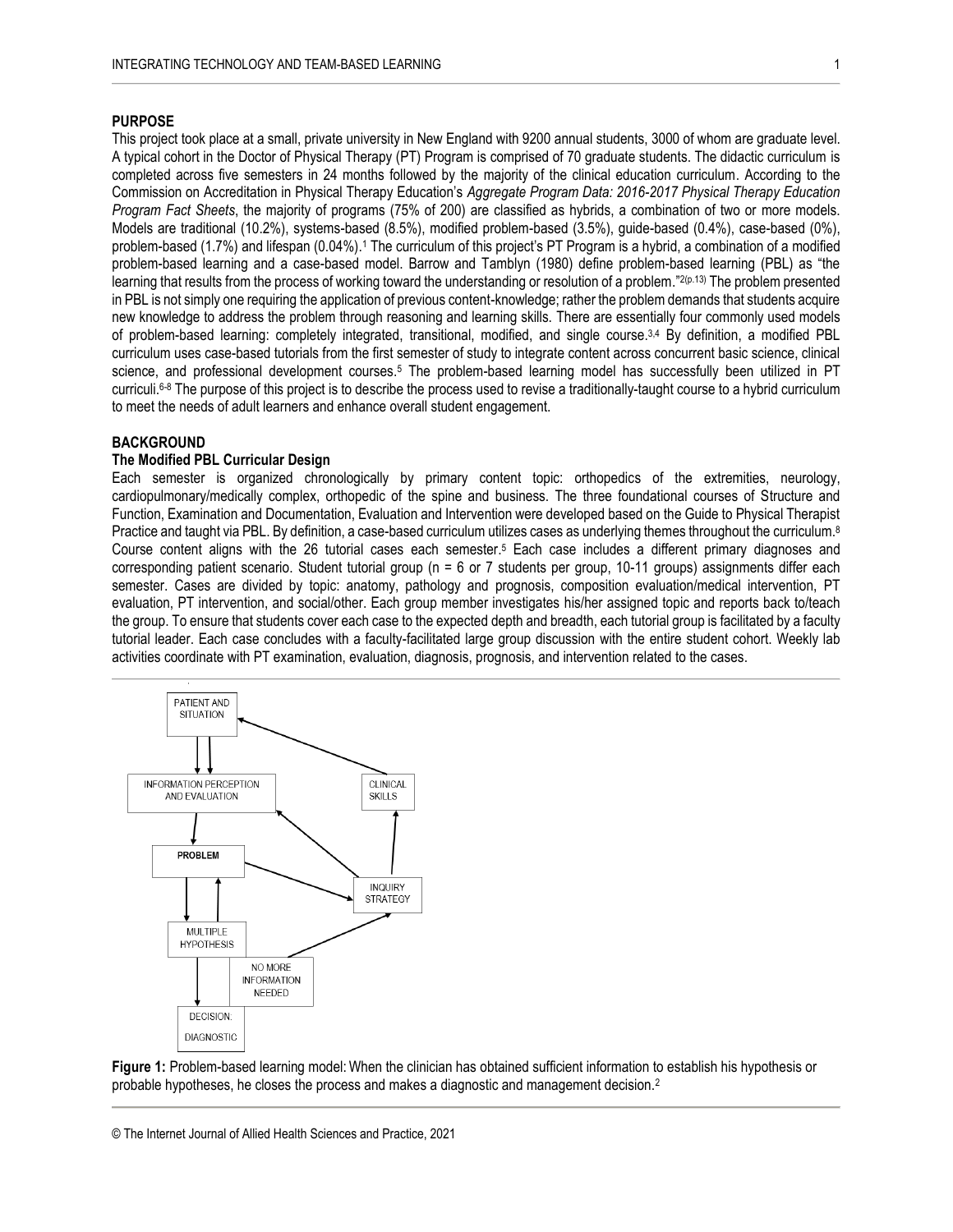# **Evidence-Based Practice Curriculum**

Historically, the didactic portion of the evidence-based practice (EBP) curriculum was embedded in the Examination and Documentation course of the second semester. Students disliked the reality that poor performance with the EBP content detracted from their grade in this core course. Faculty decided to evolve the EBP content into a separate course. The program curriculum was revised to accommodate the additional two credit course without changing the total number of credits needed for program completion.

The ultimate goal of PT 642 Foundations in Evidence Based Physical Therapy is for students to be competent evidence-based practitioners; that is, students should be able to ask a searchable question, search the literature, appraise the literature, integrate literature into clinical practice, and improve the quality of patient treatment.<sup>9</sup> Course development incorporated content guidelines provided by the EBP Special Interest Group of the Research Section of the American Physical Therapy Association. 10

### **Statement of the Problem**

Year one, the course was developed and traditionally taught with face-to-face lecture as the primary means of content dissemination. There were weekly quizzes to lessen the intellectual burden of large exams. As with many new courses, problems emerged. Based on course evaluations, it was clear that students perceived PT 642 as additional to the core curriculum. Because the EBP content did not directly correlate with the semester's tutorial cases, students did not value its importance. Students admitted to their struggles and difficulties keeping up with the advanced content. Because the face-to-face time was a lecture format, students perceived class as largely an "information dump" and their primary information source. As a result, students felt that they lacked significant interaction with the content itself. They did not perceive themselves in control of their learning and as the degree of difficulty increased, a learning gap emerged. The student's disparity between what they actually learned and what they were expected to learn by the end of the course proved inequitable. Student quiz performance indicated a lack of understanding of basic terminology and knowledge which ultimately interfered with student attainment of the larger scope, content, course goals and outcomes. Because EBP is a critical component within the didactic and clinical portions of the doctoral program, a new instructional strategy and approach was needed to remediate the disparity. The purpose of this paper is to describe the process used to revise a traditionally taught course using a flipped model and technology.

# **THEORETICAL FRAMEWORKS USED TO GUIDE THE REVISION OF PT 642**

# **Flipping the Classroom**

One of the teaching and learning models considered was flipping the classroom. The traditional lecture format of teaching in higher education has been criticized of late as a passive methodology. A call to transform teaching formats to student-centered learning environments emerged as early as the 1960's.<sup>14</sup> A flipped classroom is one that essentially inverts what is traditionally done in class with what is done outside of class.<sup>15</sup> Students learn content prior to class and class time is used for "homework" activities, creating a more active learning environment. Support for the flipped classroom model in higher education includes allowing students to learn at their own pace, take more responsibility for their learning, it encourages active engagement with lecture material, frees up class time for more effective learning activities and faculty members have more interaction opportunities with their students. Figuratively speaking, the sage on the stage becomes the guide on the side with this teaching methodology.<sup>15</sup>

Nouri's et al. study examined 240 higher education students' perceptions of a flipped classroom in research methods. The questionnaire results revealed that a large majority of the students had a positive attitude towards flipped classroom, the use of video and Moodle (a Learning Management System), and that a positive attitude towards a flipped classroom was strongly correlated to perceptions of increased motivation, engagement, increased learning, and effective learning. Low achievers significantly reported more positively as compared to high achievers with regards to attitudes towards the use of video as a learning tool, perceived increased learning, and perceived more effective learning. Lack of a control group was a study limitation.<sup>16</sup> Emerging support has demonstrated that student performance on written examinations is no different between traditional and flipped classroom teaching methods.<sup>17,18</sup> In at least one study, student performance was superior in the flipped classroom compared to the traditional classroom.<sup>19</sup> Flipped classrooms have appealing qualities for both large and diverse classrooms whose course design reflects a strong link between theory and practice.<sup>20, 21</sup> A study of a musculoskeletal disorder course found that student performance of those taught using a flipped format was superior to student performance of those taught traditionally.<sup>22</sup> However, the flipped classroom in PT education currently lacks sufficient research support.<sup>16</sup>

# **Team-Based Learning**

When considering the face-to-face interaction during class time, another teaching methodology considered is an extension of PBL and is referred to as Team Based Learning (TBL). It is characterized as a four-step process that facilitates student learning and participation before and during class. The four TBL stages are 1) student preparation, 2) readiness assurance, 3) application, and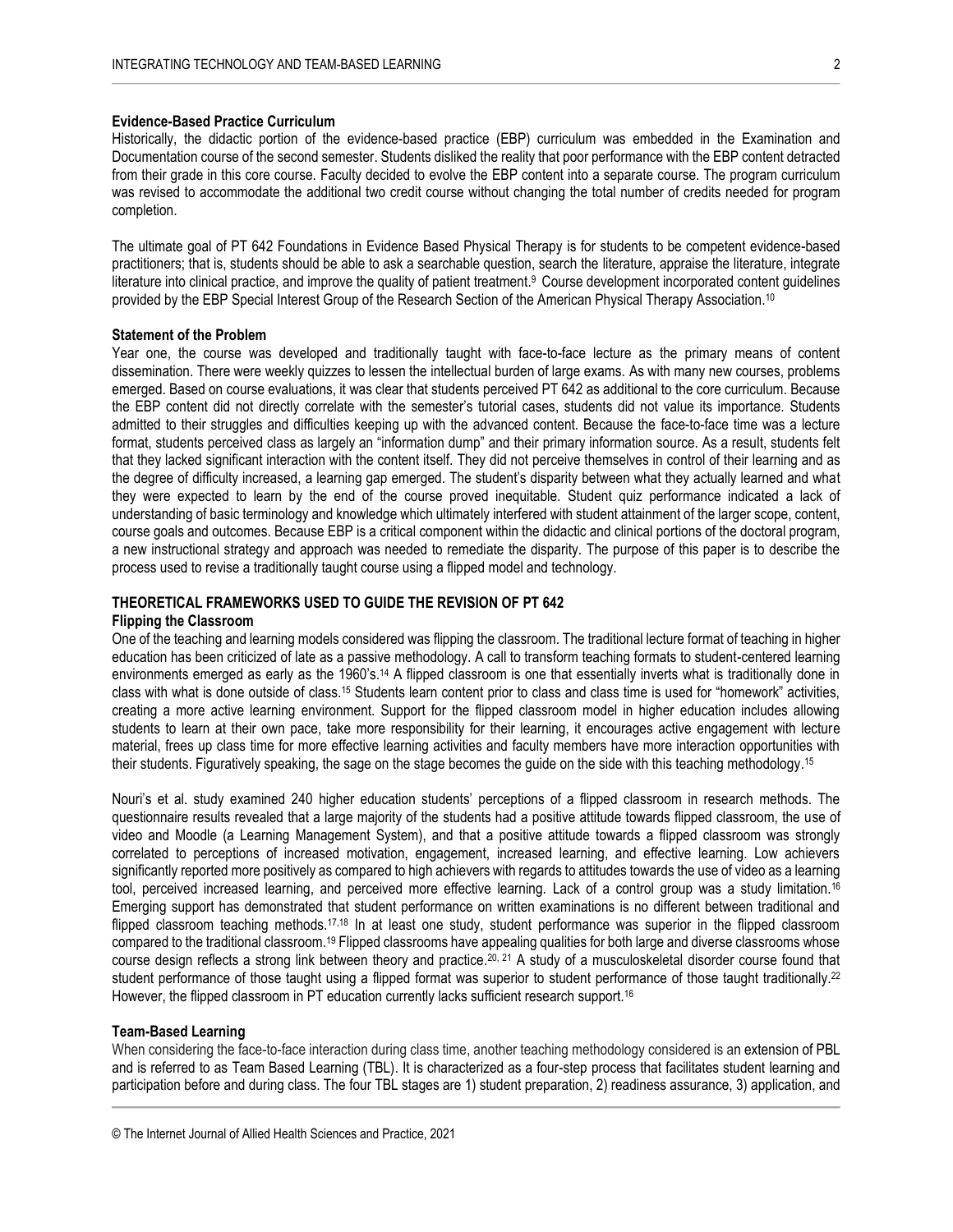4) peer assessment.<sup>23</sup> The first stage of TBL is similar to flipping the classroom, as students are required to read or watch a short online lecture prior to class. The readiness assurance process starts as students take a multiple-choice test in class—the individual readiness assurance test (iRAT). Next, the multiple-choice test is repeated by teams of students (tRAT) applying the immediatefeedback assessment technique (IFAT). The teams must agree on their answers and are given immediate feedback. This stage is followed by a procedure in which the teams are set to work on specific cases, their task being to apply the knowledge and information they have obtained during the whole process. All teams are asked to work on the same significant cases and asked to provide specific answers simultaneously. 23



**Figure 2.** Team-based Learning Model

Jeno investigated the effects of TBL on motivation and learning in a quasi-experimental study. The study utilized a selfdetermination theory perspective to investigate the motivational effects of implementing TBL in a physiotherapy course. Researchers used a one-group pretest–posttest design. The results show that the students' intrinsic motivation, identified regulation, perceived competence, and perceived autonomy support going from lectures to TBL. Student engagement and perceived learning also significantly increased. Path analysis shows that increases in intrinsic motivation, perceived competence, and external regulation positively predict increases in engagement, which in turn predict increases in perceived learning. Another possible benefit of TBL is students' perception of faculty as supporters of autonomy, a hallmark of PT professional development.<sup>24</sup> Macauley and Dirkes found that PT students had favorable responses to TBL preference in a diagnostic screening course; Livingston had similar results in a gross anatomy course.<sup>25,26</sup> TBL in PT literature generally reflects results based on student perspective and not actual performance.25,26

# **Adult Learners**

The learner persona of a typical student cohort at the university can be characterized as a combination of non-skilled and skilled novices, where skilled refers to having hands-on healthcare experience and novice refers to having knowledge of PT. Some students have acquired hands-on skill working as clinic aides, while others only have observational experiences. This same characterization can be applied to EBP; the skill pertaining to prior knowledge of research methods is mixed. Some students have had the interest and opportunity to conduct a faculty-mentored research project as undergraduates, while others have not. Both types of learners are described as intrinsically motivated, with the non-skilled learner acutely aware of his/her inexperience. Both possess a variety of educational and technology capabilities. Educational strategies can be designed to facilitate motivation for adult learners. Many students find themselves ill-prepared for graduate school as many did not find it necessary to develop study strategies as undergraduates. Compounded with PBL as a novel teaching model at the university, several first-year students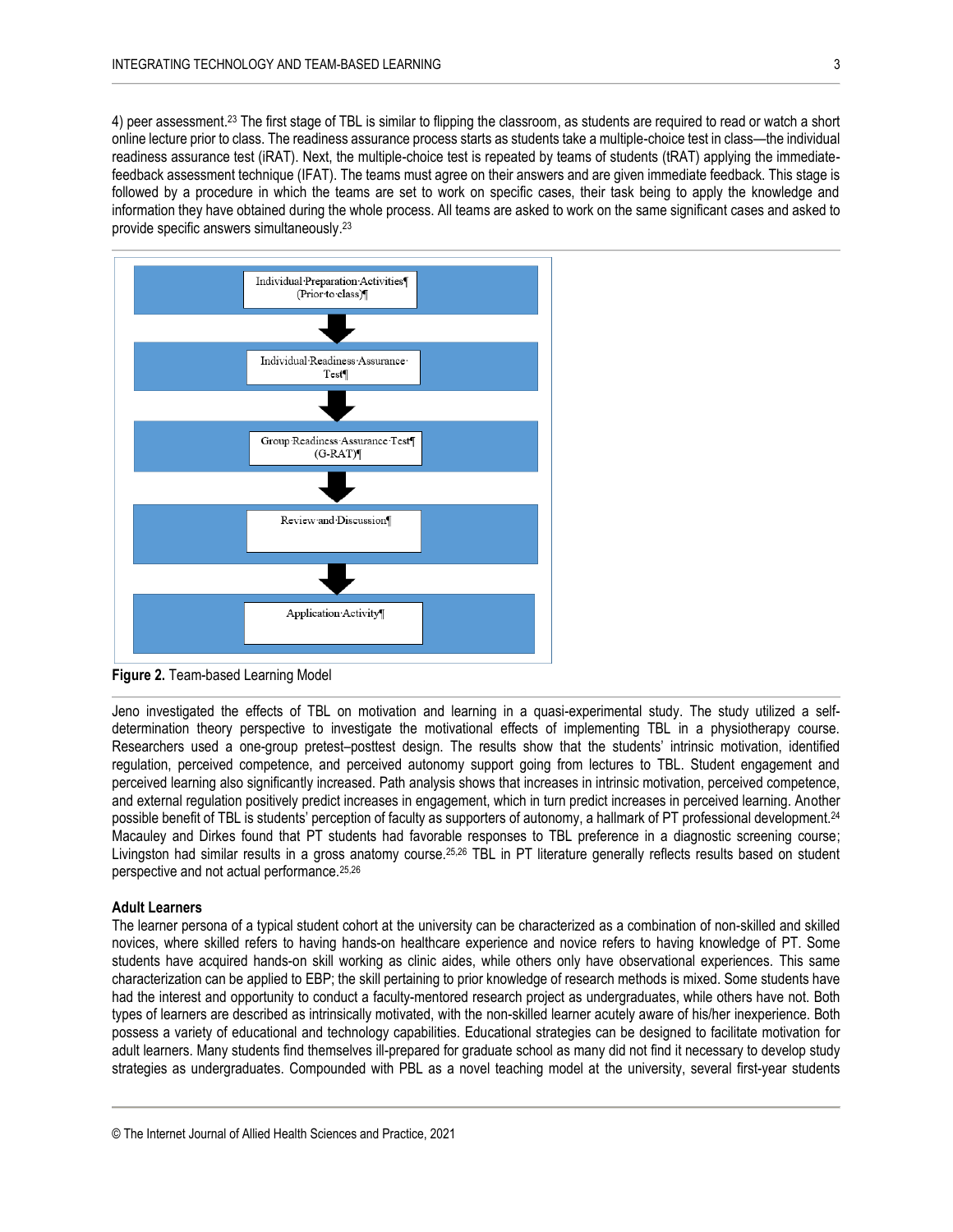struggle with academic performance. Given the varied background and experiences of the adult graduate learners in this course, adult learning theory was also reviewed and considered.

Malcolm Knowles's adult learning theory, andragogy, provided content specific for this population of learners.<sup>27</sup> The four principles of adult learning theory are 1) offer adult learners the opportunity to be involved in their learning, 2) support adult's internal motivations and acknowledge their prior experiences, 3) make learning relevant to the adult learner, and 4) offer hands-on, realworld problem solving to enhance the learning experience during group activities. <sup>28</sup> These principles were utilized to theoretically strengthen the conceptual framework applied to the revision of PT 642.

The multimedia principle states that "people learn more deeply from words and pictures than from words alone."29(p.47) However, this does not imply that adding words to pictures is effective. Rather, Mayer's cognitive theory of multimedia learning proposes three main assumptions: 1) that there are two separate channels (auditory and visual) for processing information (Dual-Coding Theory), 2) each channel has a limited capacity, and 3) learning is an active process of filtering, selecting, organizing, and integrating information based upon prior knowledge.<sup>30</sup> Mayer's cognitive theory of multimedia learning presents the idea that the brain does not interpret a multimedia presentation of words, pictures, and auditory information in a mutually exclusive fashion; rather, these elements are selected and organized dynamically to produce logical mental constructs. Furthermore, Mayer underscores the importance of learning (based upon the testing of content and demonstrating the successful transfer of knowledge) when new information is integrated with prior knowledge. Design principles including providing coherent verbal, pictorial information, guiding the learners to select relevant words and images, and reducing the load for a single processing channel etc. can be gleaned from this theory.<sup>30</sup> Consideration of the Adult Learning Theory in combination with Mayer's philosophy was foundational to the actual revision of the course format.

There is a paucity of literature pertaining to teaching research methods in PT. A few studies focus on content taught within and across a country, others advocate "learning by doing."11-12 A qualitative study by Hayward described PT student experiences and perceived learning during a Web-enhanced course in research. Four themes addressed issues pertaining to online behavior, communication feature use, students' perceptive of learning, and barriers. Students prefer face to face interaction. Web-enhanced instruction is one available educational strategy that can potentially foster deeper thinking about an assignment and provide opportunities for students to compare their thinking to their peers.<sup>13</sup> Because some of the original claims of superiority of PBL in developing problem-solving and self-directed learning have not been supported,<sup>3</sup> other teaching methodologies were considered.

#### **METHODS**

# **Revision of PT 642**

# *Flipping the Classroom Concept and Strategy*

The solution to PT 642 was to redesign it utilizing several teaching and learning models simultaneously and move from the traditional teaching model.<sup>31</sup> The first instructional strategy implemented was to flip the classroom. To bridge the learning gap, an online preparatory module (OPM) was created to increase student success. The asynchronous OPM was created through the university's Learning Management System with the expectation that students learn a portion of the content prior to class. The decision to create an OPM was based on the findings of Botch: a self-paced preparatory course developed to help students prepare for a chemistry course proved successful and suggested that the format could be replicated in other disciplines. <sup>32</sup> Essentially, this flipped portion of the course prepared students for the direct, synchronous instruction and group activities provided in the traditional classroom setting. In addition to the advantages of a flipped classroom already mentioned, this format also places accountability on the student relieving the instructor of the responsibility to catch students up with basic material. The online self-directed environment inspires the use of technology such as micro learning videos, mobile apps, and self-assessments to create interest and improve the overall quality of the experience; hybrid courses using technology appeal to the adult learner.<sup>33</sup>

De Jong et.al created a problem-based, online learning environment to teach statistics to graduate students enrolled in a public health degree and found that student test results were similar to those taught in a face-to-face synchronous environment. In addition, the online format was suitable for both students and faculty. <sup>34</sup>Furthermore, the absence of a formal tutor encouraged students to rely on each other in a collaborative and supportive way, indirectly supporting PBL. The PT student cohort is a mix of undergraduates and students from outside of the university, some with stronger backgrounds in EBP than others. The OPMs were intended to help "level the playing field" and bring students with weaker backgrounds forward.

Working with an instructional design specialist, a weekly OPM was created for each content topic using a variety of learning provisions. Each OPM included a reading assignment, Quizlet, micro learning videos, Flipgrid and a Concept Check. The intent of these provisions was to reinforce student learning using a multimedia format. Students were instructed to develop a weekly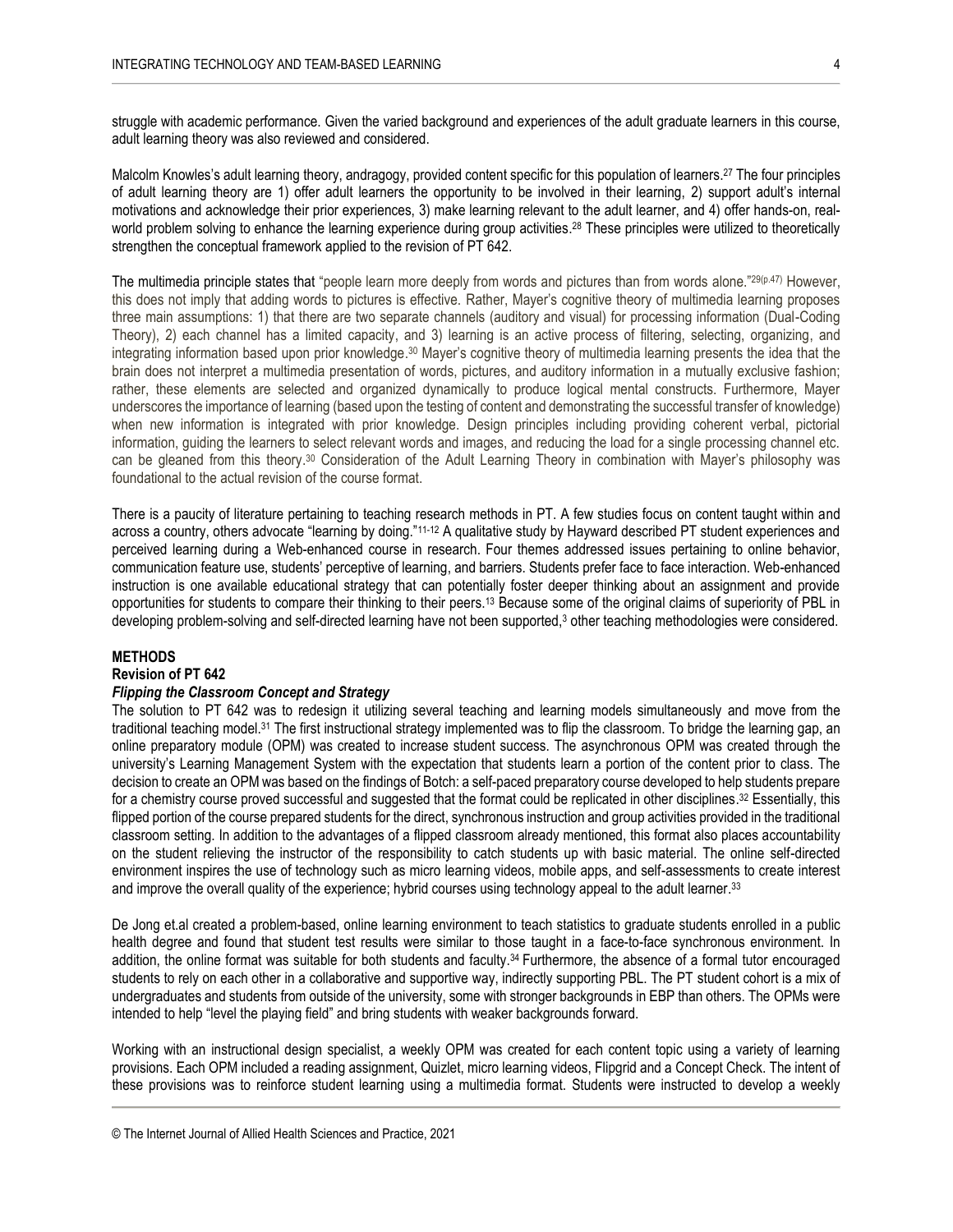schedule to complete the OPM over the course of several days rather than in one day. The weekly reading assignment reflects the essential reading. Weekly vocabulary lists, extracted from the reading, were added to the syllabus packet. Quizlet is a free mobile and web-based application that allows students to study information via learning tools and games. Students were provided with a link to each module's vocabulary list in Quizlet. They chose how they prefer to interact with the information, learning via auditory and/or visual styles. Quizlet is accessed via mobile app, tablet, and computer. Offering this skill- building study guide with anytime, anywhere capability allows adult students to take control of their prep course learning.

The micro learning videos consist of PowerPoint Presentations with an audio voice-over lecture recorded for each. Information for the micro learning videos directly corresponds with the reading and was chunked and segmented to reduce cognitive load; presenting information within a finite capacity.<sup>35</sup> Lecture transcripts accompany each PowerPoint Presentation. Flipgrid is another free, online teaching and learning resource; it is a website that allows faculty to create "grids" to facilitate video discussions. Each grid is like a message board where faculty can pose questions and students can post video responses that appear in a tiled grid display.

Concept checks were created using the university's Learning Module System and consisted of short, three to four question quizzes phrased either as multiple choice, true/false, or short answer. Students repeated Concept Checks until mastery. The module was intentionally designed to have repetition and overlap to reinforce key concepts and learning overall. The OPM affords time in-class for activities to facilitate deeper learning and understanding of the content.<sup>12, 31, 26</sup> Each class began with a weekly 10-question vocabulary quiz to hold students responsible for the OPM. A short summary lecture and opportunity to ask clarifying content questions followed. Content demanding higher cognitive load was taught during in-class time. Students were then given an inclass assignment to complete either in pairs or small groups. The in-class activities allowed faculty to support learning of the material more directly by guiding students. Class concluded with discussion of the assignment. Many of the in-class assignments were submitted electronically prior to discussion for grading purposes.

# *Team-Based Learning Concept and Strategy*

Several of the assignments also utilized the TBL format. With this format, pairs of students completed and uploaded an assignment electronically to Blackboard. Students convened with their group and completed the same assignment again and upload to Blackboard. Aligning with PBL, consensus and final answers were derived from student discussion, facilitating a more active learning environment.

#### *Adult Learner Concepts and Strategy*

Much of the course content in the doctoral curriculum is complementary; courses fit well with each other, but PT 642 felt like an "extra" stand-alone course making it difficult for students to prioritize its content. Overcoming learner motivational barriers is essential to the success of PT 642. The significance and impact of the OPM's link to each lesson and each lesson's link back to the OPM is a critical consideration and design feature. Each OPM includes an introduction to the topic, goals, objectives, estimated time to complete tasks, and the plan for in-class time.

To minimize working memory load, information in each OPM is chunked and segmented and micro learning videos delivered focused lessons with only worked examples of statistics being included. To increase working memory capacity with the OPMs, auditory as well as visual information is presented under conditions where both sources of information are essential and supportive to understanding. The OPM caters to a self-paced learning environment that adult learners prefer. In addition, adult learners are goal and relevancy-oriented, therefore short, "aha" moment micro learning videos were created in part to help students relate their prior knowledge to real-life situations. Incorporating relevance through collaborative opportunities via Flipgrid and Concept Checks that included experiential learning also helped tie reality to meaning.

Lastly, to maintain motivation and align learning activities with significance, basic knowledge is tested at the beginning of class, so students' effort with the OPM "counted" toward their final grade. To address student perception of PT 642 as a curriculum outcast, whenever possible, EBP topics were linked to semester tutorial cases. For example, the topic of clinical practice guidelines was taught the same week of the tutorial case with torticollis; the PT 642 class activity had students review and discuss the clinical practice guideline for torticollis.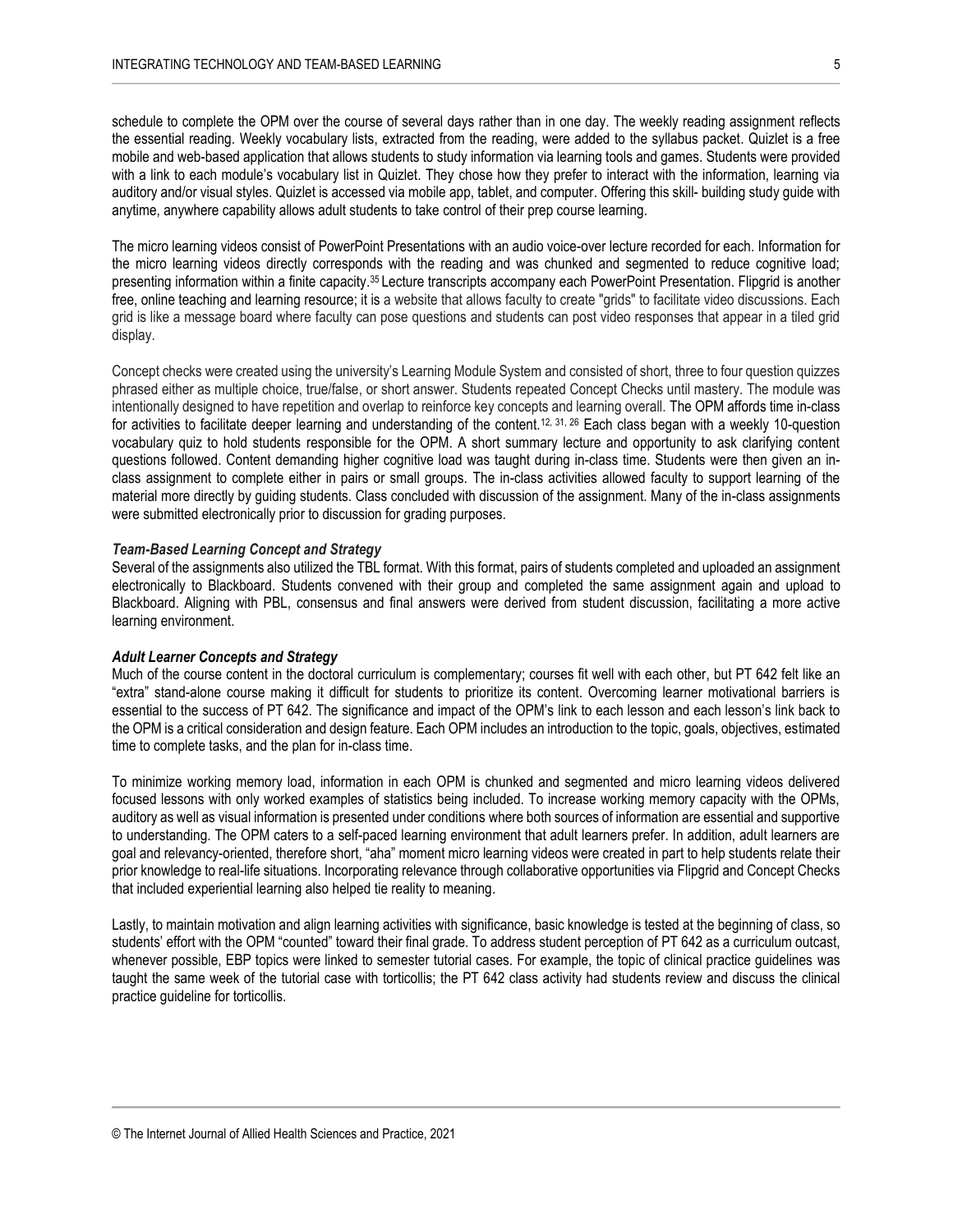| 2018 PT 642 EXAMINATIONS AND GRADING POLICY |                                   |     |
|---------------------------------------------|-----------------------------------|-----|
|                                             | Weekly quizzes                    | 50% |
| 2.                                          | Evaluation of a research study    | 10% |
| 3.                                          | Homework assignments              | 05% |
| 4.                                          | In-class activities               | 10% |
| 5.                                          | PICO assignment                   | 25% |
| 2019 PT 642 EXAMINATIONS AND GRADING POLICY |                                   |     |
|                                             | Weekly quizzes                    | 15% |
| 2.                                          | Evaluation of a research study    | 10% |
| 3.                                          | Homework and in-class assignments | 30% |
| 4.                                          | PICO assignment                   | 25% |
| 5.                                          | Weekly online prompts             | 05% |
| 6.                                          | Individual competency quiz        | 05% |
| 7.                                          | Competency quiz group performance | 10% |

**Table 1:** Assignments and distribution of grading weight

Because the curriculum design including individual and group work, classroom and homework assignments, assignment weights, quiz questions, and course delivery had substantially changed from 2018 to 2019, it was not possible to conduct a formal research study using these criteria as outcome measures. Rather the results of this project reflect an informal in-class assessment done at the time of midterm. Informal assessment of the OPMs was performed using a "One-Minute Paper" assessment.<sup>36</sup> Students were given a piece of paper and asked to list "what is helpful" and "what is not helpful" and to refrain from writing their name on the paper. Perceptions about prior knowledge and confidence with EBP as well as class preparation were also gathered informally by the professor through conversations with small groups of students during and outside of class time. This scholarly inquiry qualified for exempt status according to criteria items 6.1.1 and 6.1.4 of the Institutional Review Board at Sacred Heart University; activities reflected normal educational practices and student assessment was de-identified.

### **RESULTS**

Prior knowledge and familiarity with the content varied amongst the cohort. Some felt unprepared for the course, despite having taken a research course as undergraduates. Others were more confident, having conducted a research project with undergraduate faculty mentorship. Most students were consistently prepared for class as evidenced by their successful performance on their weekly quizzes, class average of 84. Students reported spending 2-5 hours reviewing each OPM, repeating segments as necessary. This out of class time is comparable to that of year one. The technology savvy students had no issues with the OPMs and appreciated electronic access to course materials. The professor could track completion of Flipgrids and Concept Checks each week. At the beginning of the semester, students completed the OPM over the course of several days as instructed. However, during exam weeks for other courses and towards the end of the semester, the OPMs were more likely to be completed the night before PT 642 class time. Figures 3 and 4 summarizes the tabulated results reported by percentage,of the One Minute Paper assessment about what was helpful and not helpful. It should be noted that the scales of the two tables differ. Students reported that the micro learning videos (PowerPoint with voiceover (n=45 [71%]), Quizlet (n=53 [84%]), Concept Checks (n=44 [70%]) and the weekly list of vocabulary terms (n=31 (41%]) most helpful, whereas Flipgrids (n=33 [52%]) and reading the textbook (n=27 [43%]) were not helpful.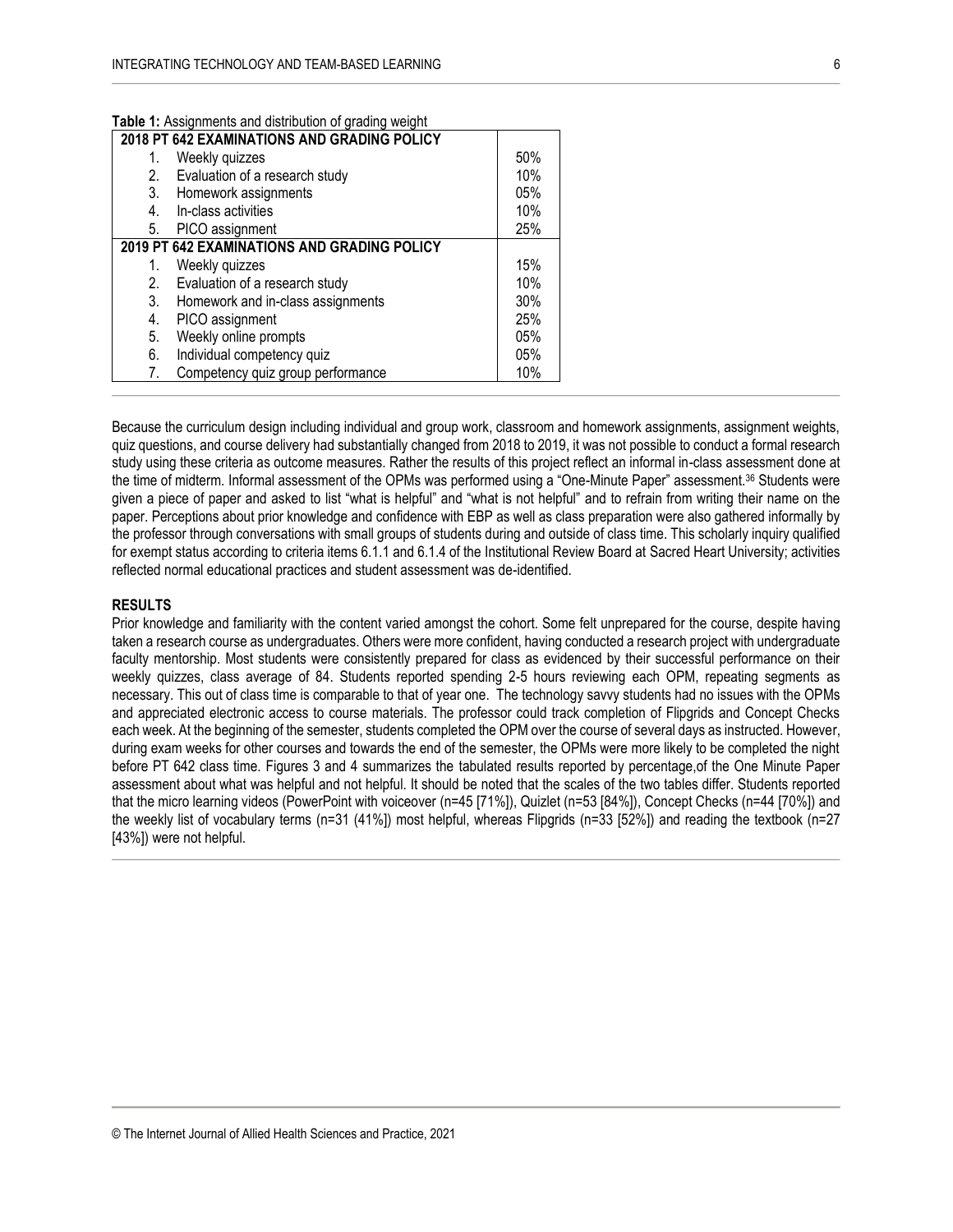

**Figure 3.** Midterm responses: What is working n=63 PPT= PowerPoint



PPT= PowerPoint

#### **DISCUSSION**

The revision of PT 642 resulted in a course that integrated a flipped classroom, team-based learning, and technology in an effort to create a more active learning environment.<sup>37</sup> Formal assessment of these changes was not possible using student performance as a measure because the course had dramatically changed from year one to year two; the types of assignments and assessments and how they were completed and weighted all differed. Furthermore, the student course evaluation forms also changed from year one to year two, and there was no common question asked of students lending insight relative to the revised course. By the same token, student academic performance year two was similar to year one.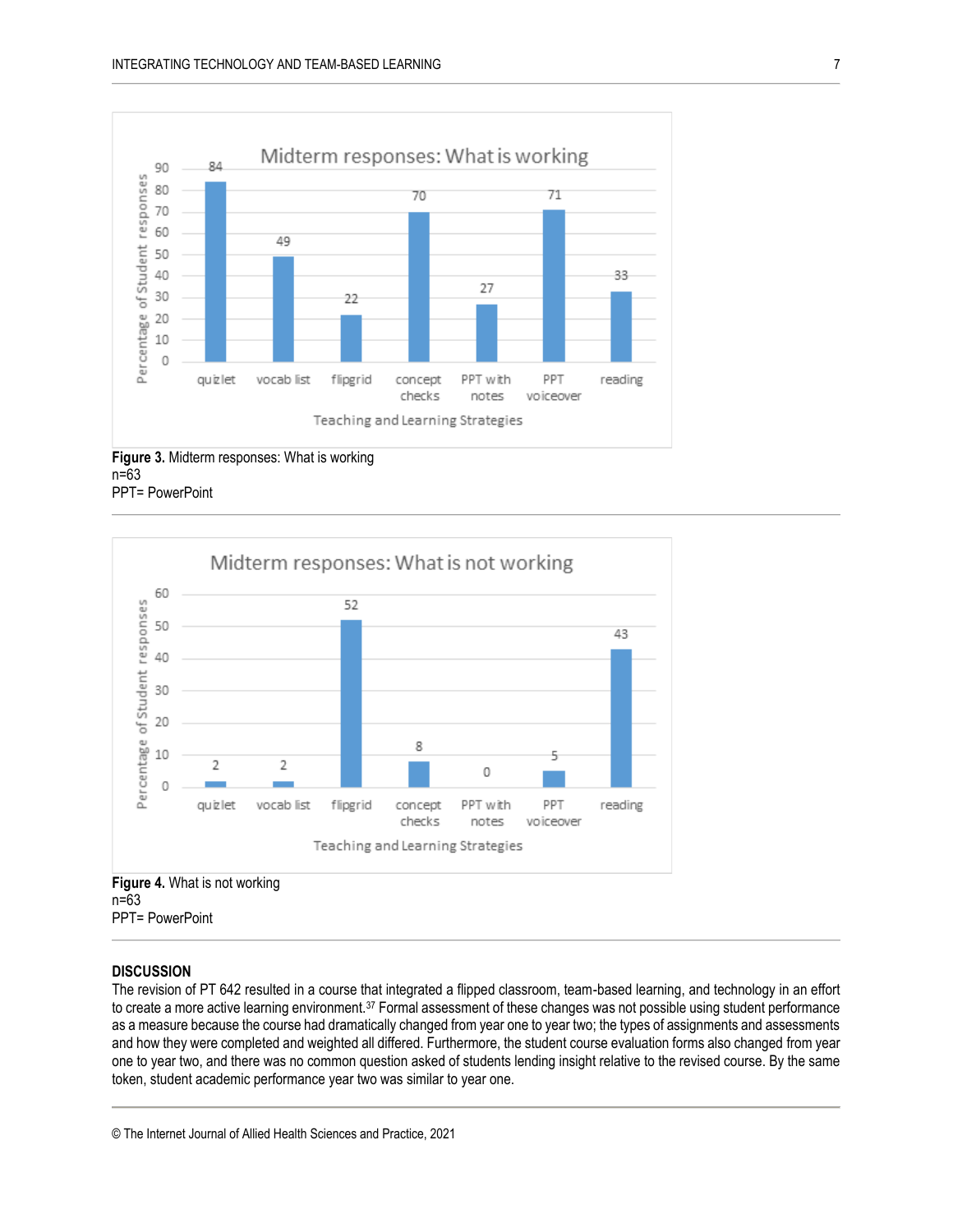Limiting the chapter content and list of vocabulary words helped to focus student effort. Providing a technology support, Quizlet, to facilitate learning of terms was appreciated. As to Flipgrid, many of the questions were straightforward, comparing and contrasting two topics or reiterating definitions of the overarching terms. Favorable Flipgrids were those that mandated student opinion. Some students provided additional comments on their One-Minute Papers. Some read the transcript while listening to the PowerPoint with voice-over. Having access to Quizlet via their smartphones provided more opportunity to learn and review the vocabulary words. Repetition and overlap of the content were specifically designed and liked by some, disliked by others.<sup>38</sup> Initially, some students expressed frustration with this flipped version, stating that learning the material prior to class was challenging. This angst subsided as students became accustomed to the class format and realized that they had opportunity in class to ask questions.

Having been exposed to the content prior to class, some students reported on their One-Minute Papers that they could better understand the summary lecture in class. This exposure also gave them an opportunity to formulate questions to ask in class. Questions led to a deeper conversation about the content, i.e., identifying the strengths and weaknesses of a research design, comparing and contrasting different research designs, limitations of research, discussing what type of study lends well to a particular design, etc. Students also commented on their One-Minute Papers that the in-class activities supported their learning and found the recap discussion of the activity at the end of class most helpful.<sup>18</sup>

The activities in class were designed to foster the higher levels of thinking requiring students to integrate the new material with that previously learned. Having the professor available in the room while students worked through the activity allowed for quick clarification/teaching moments. By linking PT 642 content with the semester content, additional value was added to the course. To develop students as consumers of evidence-based practice, in-class activities often included critical evaluation of research literature.<sup>39</sup> Essentially, the more demanding cognitive thinking was done in class with faculty support.

The team-based learning activities required that students resolve their conflicts about answers, a facet of experiential learning.<sup>37</sup> Some stated that their reluctance to engage at the beginning of the semester disappeared when they realized that not speaking resulted in the group's consensus to "go with" the stronger, but wrong answer.

To summarize using Bloom's Taxonomy, the out-of-class OMP addressed knowledge and comprehension, while the in-class activity facilitated application and analysis, and the end of class discussion sometimes aided some students to attain synthesis and evaluation.<sup>40</sup> This shift enabled a better course balance and promoted higher levels of cognitive learning. From a faculty perspective, the redesign resulted in a course that was much more interesting to teach, as in-class student engagement significantly increased by design. Instead of being "the sage on the stage," faculty was rather "the guide on the side." It was intellectually stimulating to engage in conversation with students rather than "speak at them," and enabled witness to "light bulbs lighting up."

#### **Limitations**

The outcomes provided reflect student perception solely, which may have been biased by the professor's presence in the course, though feedback was both positive and negative. This project lends an educational perspective but lacks scientific rigor.

# **Recommendations for Future Research**

A more formal, scientific assessment is recommended to determine if and how course changes actually affected student performance. A mixed methods design including a more formal, periodic written assessment of student and faculty perspective is suggested; student focus group discussions would lend depth to the written assessment. The changes made to this once traditionally taught course can be applied to other topics and disciplines.

#### **CONCLUSION**

An evidence-based research course incorporating contemporary teaching methods of flipping the classroom with technology and team-based learning activities resulted in a more positive experience for one class of first-year graduate physical therapy students and their professor.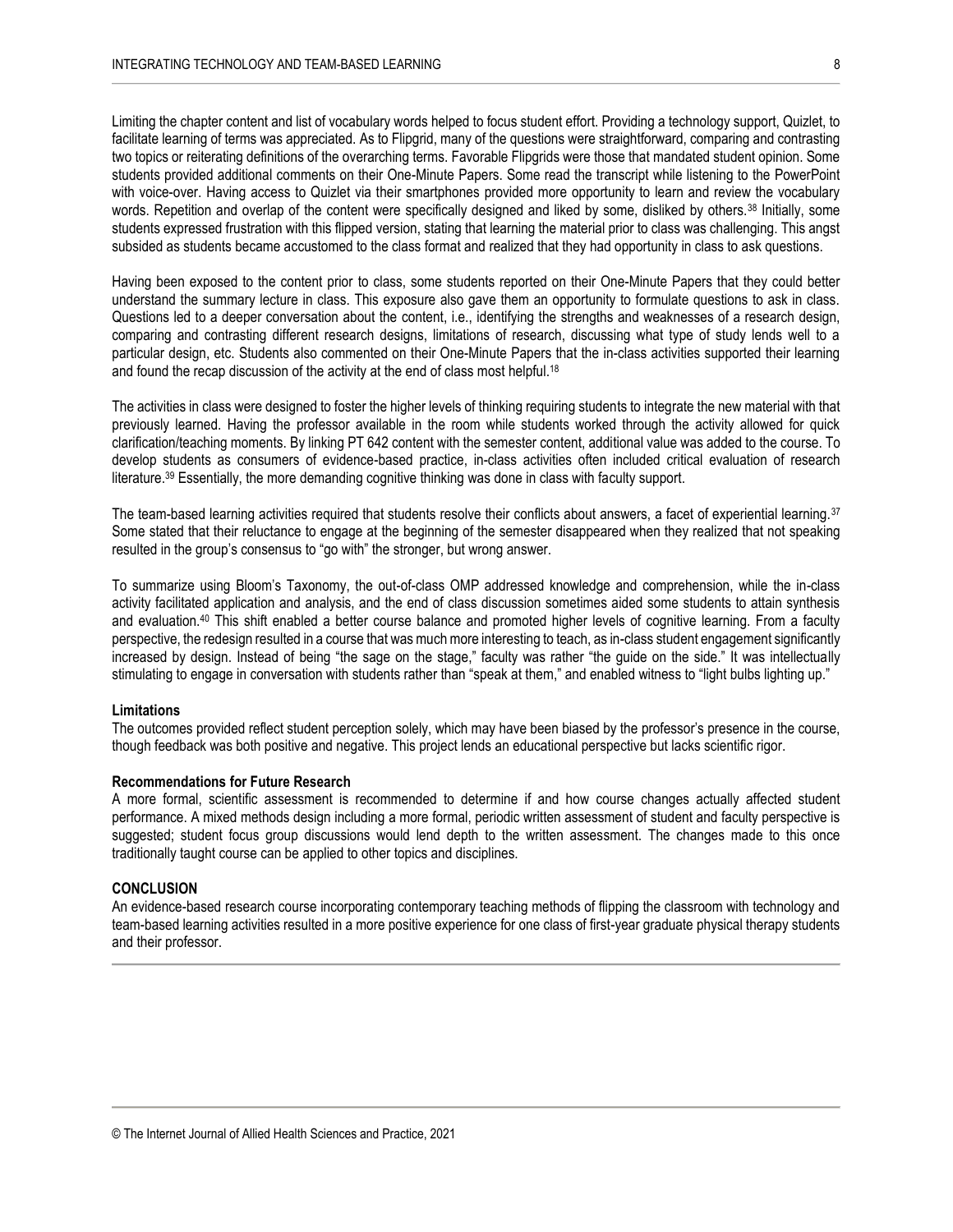# **References**

- 1. Commission on Accreditation in Physical Therapy Education. Aggregate Program Data: 2016-2017 Physical Therapy Education Program Fact Sheets. American Physical Therapy Association. www.capteonline.org/uploadedFiles/CAPTEorg/About\_CAPTE/Resources/Aggregate\_Program\_Data/Archived\_Aggregate Program\_Data/2016PTFactSheetFinal.pdf#search=%22curriculum%20models%202016%20report%22 Published 2016. Accessed on May 11, 2020.
- 2. Barrows HS, Tamblyn RM. *Problem-Based Learning: An Approach to Medical Education.* New York, New York: Springer Publishing Co; 1980.
- 3. Saarinen-Rahiika H, Binkley JM. Problem-based learning in physical therapy: a review of the literature and overview of the McMaster University experience. *Phys Ther*.1998 Feb;78(2):195‐207. doi:10.1093/ptj/78.2.195
- 4. Liceaga AM, Ballard TS, Skura BJ. Incorporating a modified problem-based learning exercise in a traditional lecture and lab-based dairy products course. *J Food Sci Educ*. 2011 Mar 23;10(2):19-22. doi:10.1111/j.1541-4329.2011.00117.x
- 5. Lusardi MM, Levangie P, Fein BD. A problem-based learning approach to facilitate evidence-based practice in entry-level health professional education. *J Prosthet Orthot*; 2002; 14(2): 39-50. http://digitalcommons.sacredheart.edu/pthms\_fac
- 6. Korpi H, Peltokallio L, Piirainen A. problem-based learning in professional studies from the physiotherapy students' perspective. *Interdiscip J Probl-Based Learn*. 2019 Mar;13(1):1-18. doi:10.7771/1541-5015.1732
- 7. Morris J. How strong is the case for the adoption of problem-based learning in physiotherapy education in the United Kingdom? *Med Teach*. 2003 Jul 3;25(1):24. doi:10.1080/0142159021000061387
- 8. Larin HM, Buccieri KM, Wessel J. Students' perspectives on problem-based learning in a transitional doctorate of physical therapy program. *J Scholarsh Teach Learn*. 2010;10(3):128-144[. https://files.eric.ed.gov/fulltext/EJ906474.pdf](https://files.eric.ed.gov/fulltext/EJ906474.pdf)
- 9. Fetters L, Tilson J. *Evidence Based Physical Therapy*. *First edition.* Philadelphia, Pennsylvannia: F.A. Davis Company; 2012.
- 10. Levine D, Tilson JK, Fay D, et al. Evidence-Based Practice Special Interest Group Section on Research Task Force. Doctorate of physical therapy education evidence-based practice curriculum guidelines. 2014. Accessed May 6, 2020. https://aptaeducation.org/pdfs/EBP-PT-ED-MANUAL.pdf?v=001
- 11. Panhale V, Bellare B, Jiandani M. Evidence-based practice in physiotherapy curricula: A survey of Indian health science universities. *J Adv Med Educ Prof*. 2017 Jul;5(3):101-107[. https://pubmed.ncbi.nlm.nih.gov/28761883/.](https://pubmed.ncbi.nlm.nih.gov/28761883/)12. Aguado NA. Teaching research methods: Learning by doing. *J Public Aff Educ*. 2009 Spring;15(2):251-260. [doi.org/10.1080/15236803.2009.12001557](https://doi.org/10.1080/15236803.2009.12001557)
- 13. Hayward LM. Integrating Web-enhanced instruction into a research methods course: Examination of student experiences and perceived learning. *J Phys Ther Educ*. 2004 Oct;18(2):54-65. [https://journals.lww.com/jopte/Abstract/2004/07000/Integrating\\_Web\\_Enhanced\\_Instruction\\_into\\_a.8.aspx](https://journals.lww.com/jopte/Abstract/2004/07000/Integrating_Web_Enhanced_Instruction_into_a.8.aspx)
- 14. Garrett T. Student-centered and teacher-centered classroom management: A case study of three elementary teachers. 2008;43:14.<https://files.eric.ed.gov/fulltext/EJ829018.pdf>
- 15. King A. From sage on the stage to guide on the side. *Coll Teach*. 1993;41(1):30: 30-35. doi:10.1080/87567555.1993.9926781
- 16. Nouri J. The flipped classroom: for active, effective and increased learning especially for low achievers. *Intl J Educ Tecnol High Educ*. 2016 Aug 24;13(1):33. doi:10.1186/s41239-016-0032-z
- 17. McLaughlin J, Roth M, Glatt D, et al. The flipped classroom: A course redesign to foster learning and engagement in a health professions school. *Acad Med*. 2014;89(2):236-243. doi:10.1097/ACM.0000000000000086
- 18. Murray L, McCallum C, Petrosino C. Flipping the classroom experience: A comparison of online learning to traditional lecture. *J Phys Ther Educ.* 2014;28(3):35-41. doi:10.1097/00001416-201407000-00006
- 19. Kazanidis I, Pellas N, Fotaris P, Tsinakos A. Can the flipped classroom model improve students' academic performance and training satisfaction in higher education instructional media design courses? *Br J Educ Technol*. 2019;50(4):2014-2027. doi:10.1111/bjet.12694
- 20. Jungić V, Kaur H, Mulholland J, Xin C. On flipping the classroom in large first year calculus courses. *Int J Math Educ Sci Technol*. 2015;46(4):508-520. doi:10.1080/0020739X.2014.990529
- 21. Konijn WS, Essink DR, de Cock Buning T, Zweekhorst MBM. Flipping the classroom: an effective approach to deal with diversity at higher education. *Educ Media Int*. 2018;55(1):64-78. doi:10.1080/09523987.2018.1439711
- 22. Røe Y, Rowe M, Ødegaard NB, Sylliaas H, Dahl-Michelsen T. Learning with technology in physiotherapy education: design, implementation and evaluation of a flipped classroom teaching approach. *BMC Med Educ*. 2019;19(1):291-291. doi:10.1186/s12909-019-1728-2
- 23. Michaelsen LK, Sweet M. The essential elements of team-based learning. *New Dir Teach Learn*. 2008;2008(116):7-27. 4doi:10.1002/tl.330

<sup>©</sup> The Internet Journal of Allied Health Sciences and Practice, 2021